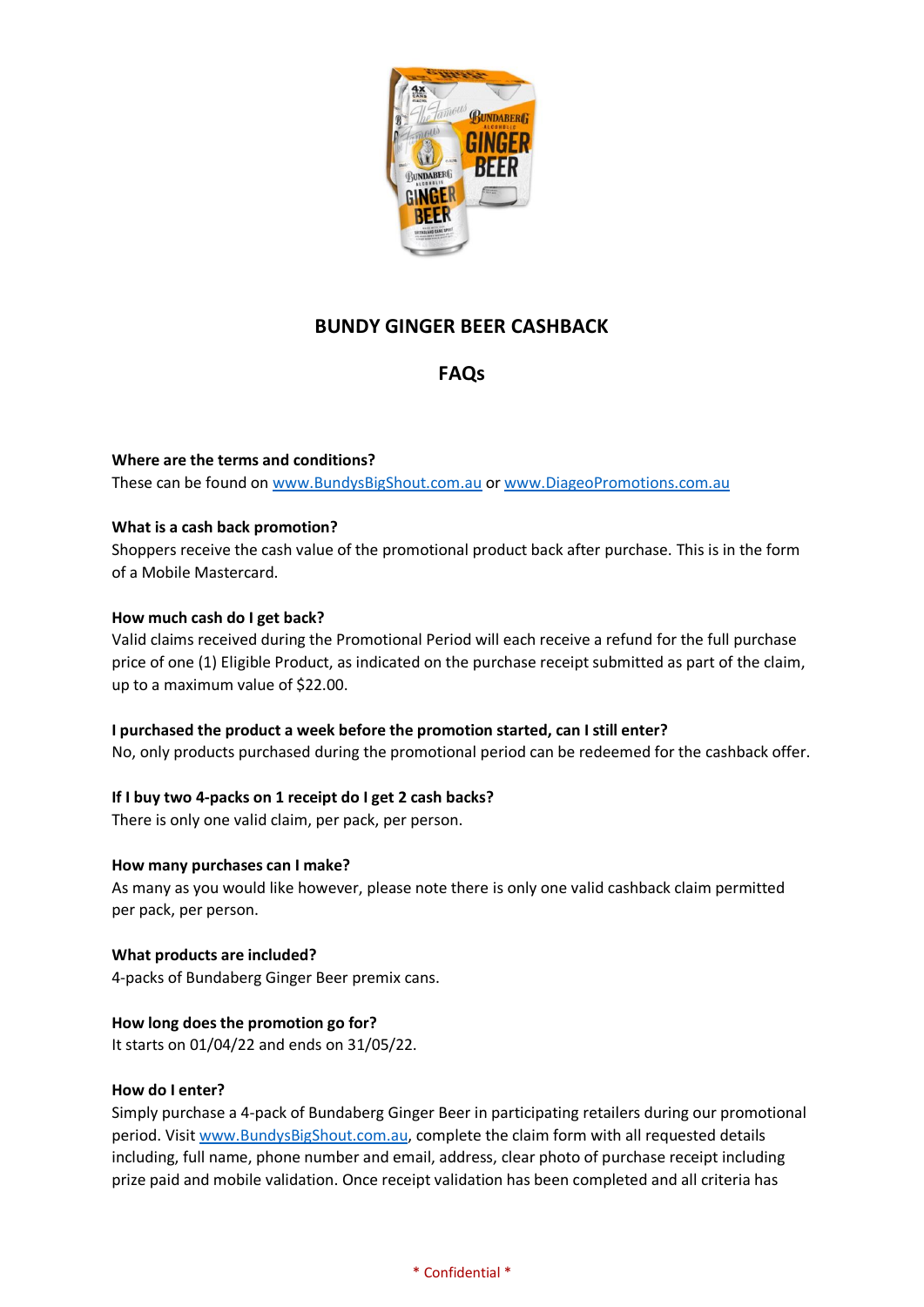been met, a digital Mobile Mastercard will be sent via text message to claimants with their full price cashback amount.

#### **I am older and don't have use of an electronic device – can you enter on my behalf?**

Unfortunately, an electronic device is required to enter this promotion as all claims need to be processed through the claim website, including receipt validation and cashback fulfillment.

#### **Can I enter on my phone, tablet, PC and Mac?**

Yes, on all the above.

### **I am having trouble entering?**

Please double check your internet access, the website URL and that you have filled out each box correctly on the microsite. If you are having any further issues, please email [BundysBigShoutpromo@traffik.com.au](mailto:BundysBigShoutpromo@traffik.com.au) for assistance.

Please note, the email address will be responded to during 9am-5pm business hours (Monday-Friday).

### **I can't find my receipt?**

Unfortunately, you need a valid receipt to upload to the website to enter. Please double check with the retail store you purchased the product from for a reprint of your receipt.

### **Should I keep my receipt/s?**

Please hold onto your receipt until your cashback claim has been successfully processed and you have received your Mobile Mastercard text message (this can take up to 5 business days)

#### **Should I keep the product's packaging?**

This is not necessary however please retain the purchase receipt.

#### **How many times can I claim?**

There is only one cashback claim permitted per person.

#### **How do I receive my money?**

A Mobile Mastercard will be sent to successful claimants via a text message. Recipients will need to download the Vault app to have their Mobile Mastercard added to their smartphone wallet.

#### **How long will it take to receive my claim?**

Validation process can take up to 5 business days, and claimant will be contacted post this.

# **How do I receive my money if I don't have a mobile?**

Please email our support team on [BundysBigShoutpromo@traffik.com.au](mailto:BundysBigShoutpromo@traffik.com.au) if this is the case. Payments can be made via PayPal or physical gift cards can be dispatched when needed. Please note, the email address will be responded to during 9am-5pm business hours (Monday-Friday).

#### **I submitted my claim but have yet to receive the money?**

Payment can take up to 5 working days.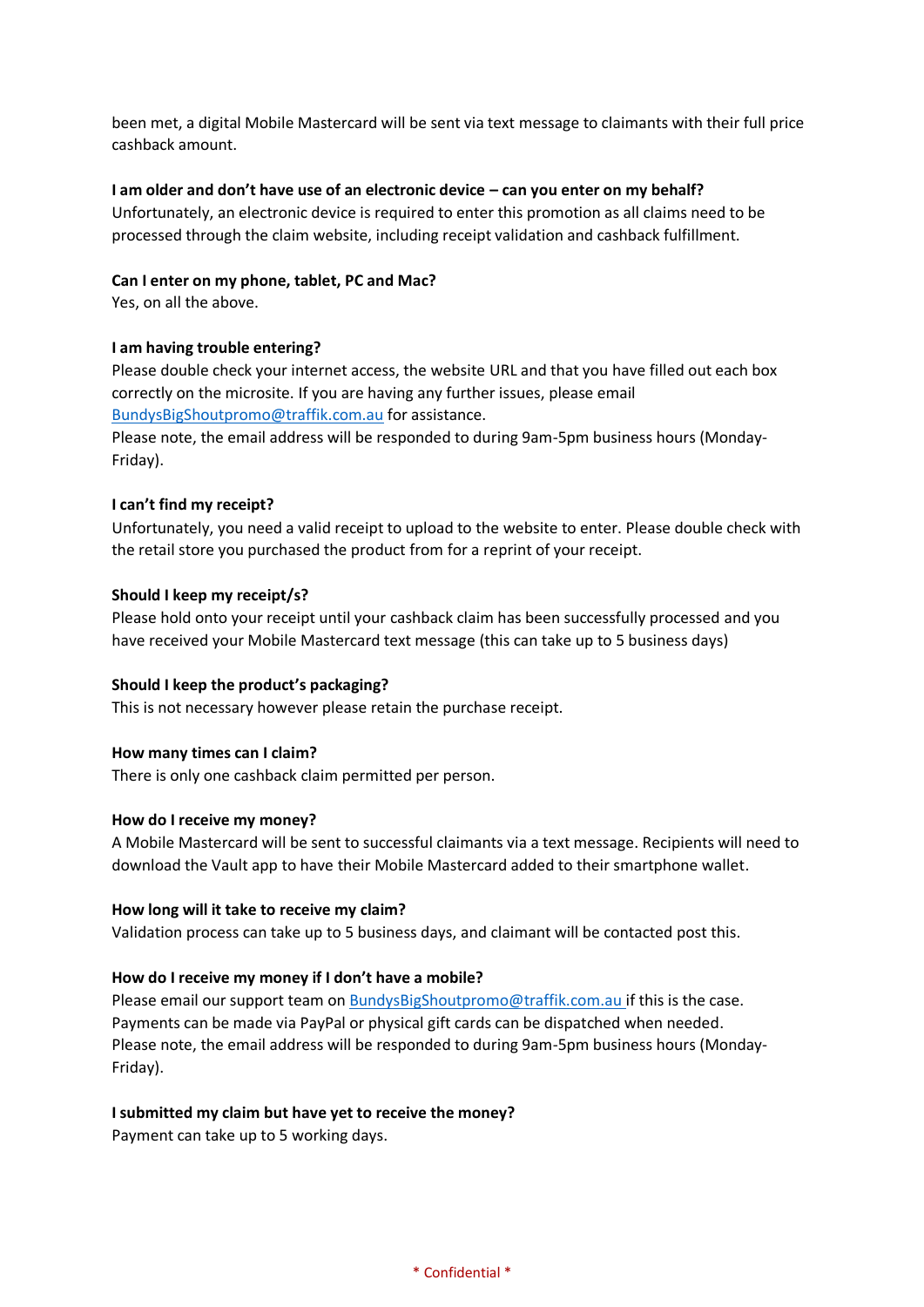# **Can I purchase from any alcohol retailers?**

Yes, you can purchase from any of the participating retailers.

# **I am having issues uploading my receipt.**

Please double check your internet access and try again. If further issues are occurring, please email [BundysBigShoutpromo@traffik.com.au](mailto:BundysBigShoutpromo@traffik.com.au) for assistance.

Please note, the email address will be responded to during 9am-5pm business hours (Monday-Friday).

# **Can I upload just a portion of my full receipt?**

The date, store, product name and product cost must be clearly visible for receipt validation purposes. Any receipts which appear to be tampered with or unreadable will be rejected and the cashback will not be processed.

# **I never received my confirmation email after I submitted my claim?**

Confirmation emails can take up to 2 working days to come through. If not received, please email [BundysBigShoutpromo@traffik.com.au](mailto:BundysBigShoutpromo@traffik.com.au) for assistance.

Please note, the email address will be responded to during 9am-5pm business hours (Monday-Friday).

# **Is there anyone I can contact about the promotion for any more questions?**

Please email [BundysBigShoutpromo@traffik.com.au](mailto:BundysBigShoutpromo@traffik.com.au) for further information or assistance. Please note, the email address will be responded to during 9am-5pm business hours (Monday-Friday).

# **How do I activate my Vault Prepaid Mastercard from Bundy?**

- 1. You'll receive an SMS from 'Vault' with an activation code.
- 2. Click the link in the text message and you'll be directed to your device's app store to install the Vault Payments app. (Or if you've previously installed the Vault Payments app, click the link and go to step 4.)
- 3. Click the option to install and then open the Vault Payments app.
- 4. When prompted enter your mobile number and the activation code from the SMS.
- 5. Read and accept the Vault Payments Terms & Conditions.
- 6. You'll then see your Bundy Mobile Mastercard in the app, and you're ready to add it to your device wallet for in-store or online purchases

# **How do I add my Mobile Mastercard to my device wallet?**

First, enter your activation code to access your Mastercard in the Vault Payments app. Then you can press "Add card to wallet" in the app to add to Apple Pay, Google Pay or Samsung Pay. If your phone is paired with an Apple Watch, you can choose to add your card to the wallet on your phone, the wallet on your watch, or both.

# **How do I use my Mobile Mastercard for in-store purchases?**

Once you've added your card to your Apple Pay, Google Pay or Samsung Pay wallet, you can use your phone to "tap and go" at contactless point of sale terminals (look for the Contactless, Apple Pay, Google Pay or Samsung Pay logo).